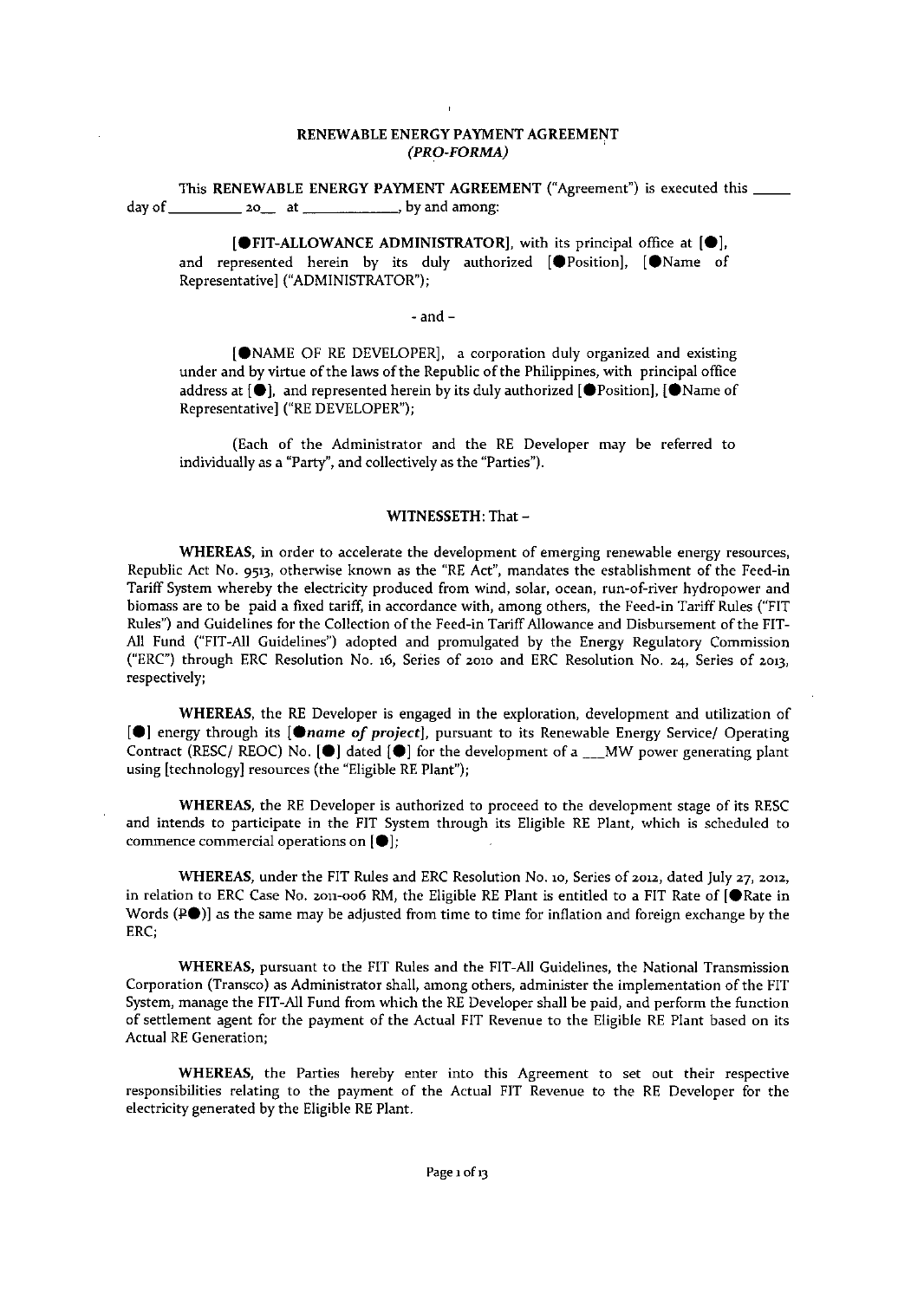NOW, THEREFORE, in view of the foregoing premises, the Parties hereby agree as follows:

## **Section 1.0. Definitions and Interpretation**

- **1.1. Definitions. The definitions of terms used in this Agreement are set out in Schedule A of** this Agreement. Capitalized terms used but not otherwise defined herein shall have the same meaning ascribed thereto in the FIT-All Guidelines and the FIT Rules.
- **1.2. Interpretation. In this Agreement, except where the context requires otherwise:**
	- **i. words indicating one gender include all genders;**
	- **ii. words indicating the singular also include the plural and words indicating the plural also include the singular;**
	- **iii. provisions including the word "agree", "agreed"or "agreement" require the agreement to be recorded in writing;**
	- **iv. "written" or "in writing" means hand-written, type-written or printed and resulting in a permanent record;**
	- **v. "include" shall mean include, but not limited to;**
	- **vi. marginal words and other headings shall not be taken into consideration in the interpretation of this Agreement;**
	- **vii. references to Sections and clauses are to Sections and clauses in this Agreement;**
	- **viii. references to "day", "month" or "year"shall mean calendar day, calendar month or calendar year, respectively;**
	- **ix. a reference to any legislation includes all delegated legislation made pursuant to, and amendments, consolidations, replacements or re-enactments of such legislation;**
	- **x. a reference to a Governmental Instrumentality, other than a party to this Agreement (including an institute, association or authority) whether statutory or not, (a) which ceases to exist; or (b) whose powers or functions are transferred to another body, is a reference to the body which replaces it or substantially succeeds to its powers or functions; and**
	- **xi. where the day on or by which any activity or thing is to be done pursuant to the Agreement is not a Business Day, that activity or thing must be done on or by the next succeeding Business Day.**
- 1.3. Supplemental Interpretation. The FIT-All Guidelines shall form an integral part of this Agreement. The FIT Rules shall be applied in a suppletory manner to interpret the **provisions of this Agreement. In case of any conflict between this Agreement and the FIT** Rules and/ or the FIT-All Guidelines, the FIT Rules and the FIT-All Guidelines shall prevail.

#### **Section 2..0. Scope**

Subject to and in accordance with the FIT Rules and the FIT-All Guidelines, this Agreement shall govern the rights and obligations of the Parties in respect of the full payment of all Actual RE Generation of the Eligible RE Plant for each Billing Period, at a price equivalent to the applicable FIT **Rate, for the entire Term** of this **Agreement.**

## **Section 3.0. Effectivity! Term of Agreement**

**3.1. This Agreement shall become effective on the date the documents enumerated in this** Section 3.1 are submitted by the RE Developer to, and certified complete by, the **Administrator (the "Effective Date"), as follows:**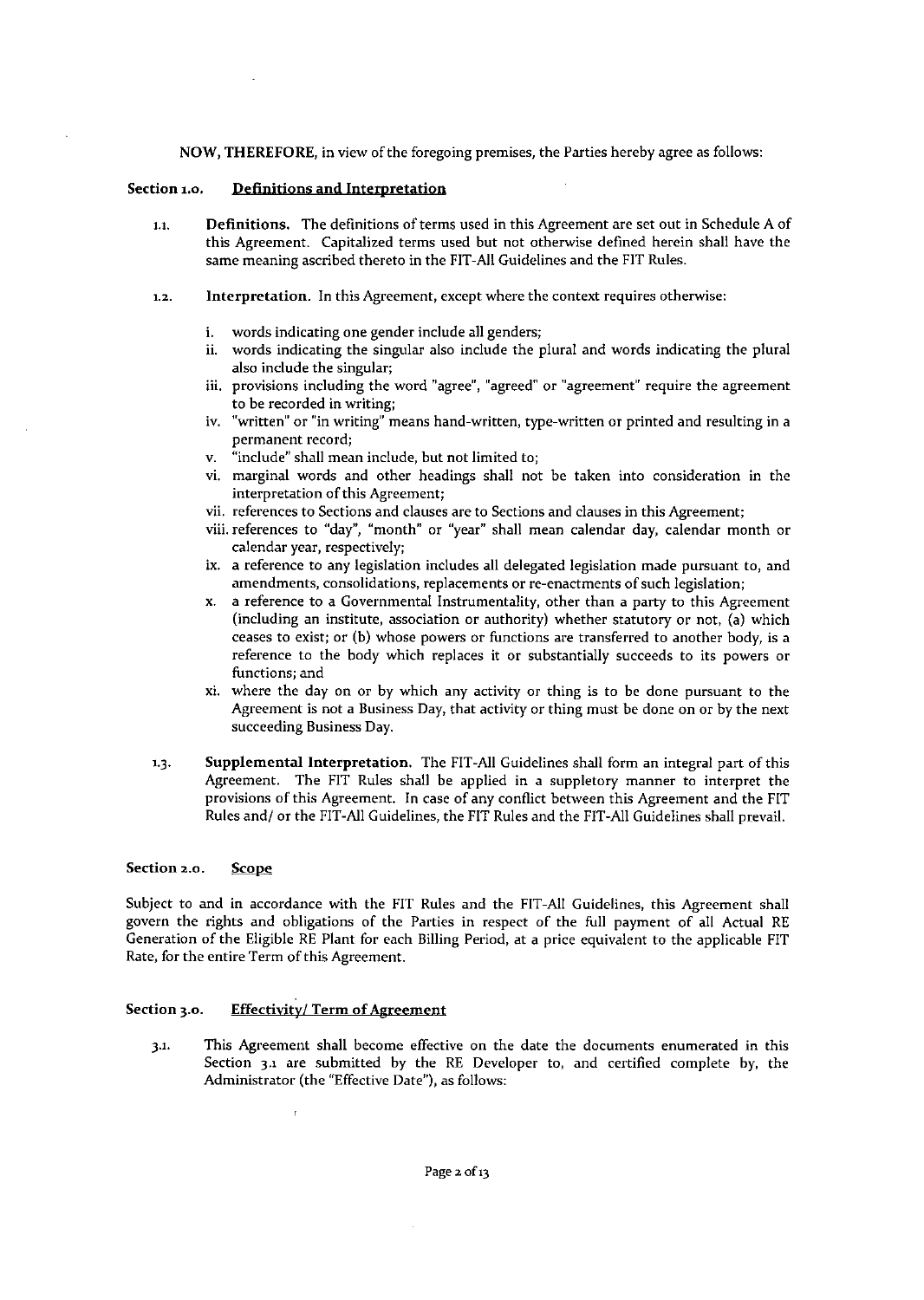- a. Copies of the latest Amended Articles of Incorporation and By-laws of the RE Developer, together with the SEC Certificate of Filing of the same, duly certified by the **REDeveloper's corporate secretary;**
- b. Certified true copy of the Certificate of Registration and RE Service Contract or the RE Operating Contract of the RE Developer under RA No. 9513 for the Eligible RE Plant, certified by a duly authorized officer of the RE Developer;
- c. Certified true copy of FIT Certificate of Compliance issued by the ERC for the Eligible RE Plant, certified by a duly authorized officer of the RE Developer;
- d. Metering Services Agreement executed between the Eligible RE Plant and the Metering Services Provider (MSP);
- e. Connection Agreement between the [NGCPj host DU] and the Eligible RE Plant;
- f. Transmission Service Agreement between NGCP and the Eligible RE Plant;
- g. Market Participation Agreement between the Philippine Electricity Market Corporation (PEMC) and the RE Developer for the latter's Eligible RE Plant *j* Renewable Energy Supply Agreement between the Host DU and the RE Developer; and
- Nomination of the Trustee Bank as the receiving bank of the Eligible RE Plant for the FIT Revenue from the Administrator and ACRR proceeds from PEMC.
	- **h. Copies of all corporate approvals authorizing the RE Developer to execute, deliver and perform its obligations hereunder, and authorizing its signatories hereto to execute** and deliver this Agreement and all other documents incidental hereto, duly certified by the RE Developer's corporate secretary.
	- **3.2.** In the event that there are any updates, amendments, extensions or revisions of the foregoing documents, the RE Developer shall submit to the Administrator, on the Billing **Period immediately following receipt of such documents, true copies of such documents** duly certified by the authorized representative of the RE Developer together with the FIT **Statement of Account, to the Administrator.**
- The Term of this Agreement shall be from the Commercial Operations Date of the Eligible RE Plant as stated in the FIT Certificate of Compliance until the date that is twenty (20) years later or until the period specified in Section 1.4 of the FIT Rules. For avoidance of doubt, while the Effective **Date may occur at a later date than the Commercial Operations Date, the Term of the Agreement shall in all cases be reckoned from the Commercial Operations Date.**

## Section 4.0. FIT Payable to RE Developer

- 4.1. The amount payable by the Administrator to the RE Developer for each Billing Period shall **be the Actual FIT Revenue, for all Billing Periods occurring within the Term.**
- 4.2. The FIT Rate, as may be adjusted by the ERC in accordance with Section 2.10 of the FIT Rules, shall be applied to, and multiplied by, the Actual RE Generation of the Eligible RE Plant to determine the Actual FIT Revenue to be paid for each Billing Period during the **entire Term** of this **Agreement.**
- **4.3. The Record of Meter Reading shall indicate the amount of Actual RE Generation as measured at the Metering Point for each Billing Period, and shall be attached to the FIT Statement of Account.**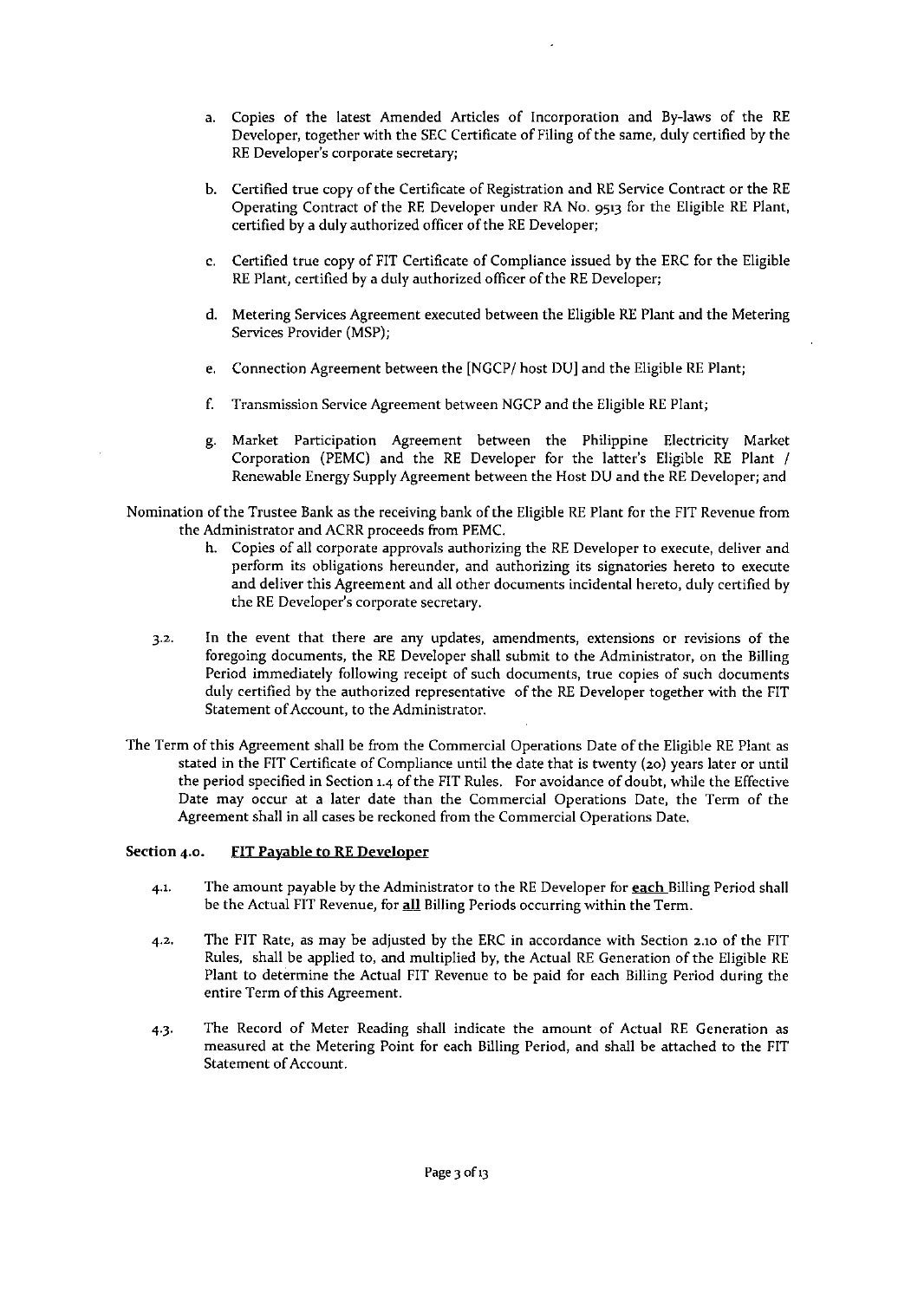4.4. The Actual FIT Revenue shall be payable by the Administrator to the RE Developer on every Payment Date, out of the FIT-All Fund, in immediately available and cleared funds in Philippine currency.

### **Section 5.0. Metering and Measurement of Actual REGeneration**

Metering and measurement of the Eligible RE Plant's Actual RE Generation shall be in accordance with Section 3.4 of the FIT-All Guidelines and the Metering Services Agreement. The Metering Services Provider and the RE Developer shall utilize the Record of Meter Reading, which shall set out the Actual RE Generation for each Billing Period.

#### **Section 6.0. Requirements for Payment**

- **6.1. Commencing on Commercial Operations Date and for the entire Term of this Agreement** the Administrator shall pay the Actual FIT Revenue for all Actual RE Generation of the Eligible RE Plant for all Billing Periods within the Term. In order to collect all such payments of the Actual FIT Revenue, the RE Developer shall, in accordance with Section 3.3.Z of the FIT-All Guidelines, submit the following to the Administrator each Billing Period:
	- a. FIT Statement of Account, stating the Actual FIT Revenue due to the Eligible RE Plant for the relevant Billing Period;
	- b. Actual FIT Differential Invoice, stating the amount of the Actual FIT Differential due to the Eligible RE Plant from the Administrator for the relevant Billing Period, as an attachment to the FIT Statement of Account;
	- c. Actual Cost Recovery Revenue (ACRR) Invoice, in the form of the [Summary of PEMC Proceeds stating the amount of ACRR due from the PEMC to the Eligible RE Plant for **the relevant Billing Period, as an attachment to the FIT Statement of Account; and**
	- d. Record of Meter Reading, reflecting the Actual RE Generation for the relevant Billing **Period, as an attachment to the FIT Statement of Account.**
- 6.2. To assist the Administrator in verifying the Actual FIT Revenue due and to expedite the payment application process, the Eligible RE Plant shall submit the FIT Statement of **Account and all documents stated in the preceding Section 6.1 to the Administrator, either by personal delivery** of the **original or by electronic copy/facsimile/electronic mail, not later** than the fifteenth  $(i5<sup>th</sup>)$  calendar day of the month following the close of the Billing Period. The original of the FIT Statement of Account and supporting documents shall be delivered by the RE Developer to the Administrator no later than three (3) days before the Payment **Date, otherwise release of payment may be delayed.**

6.1.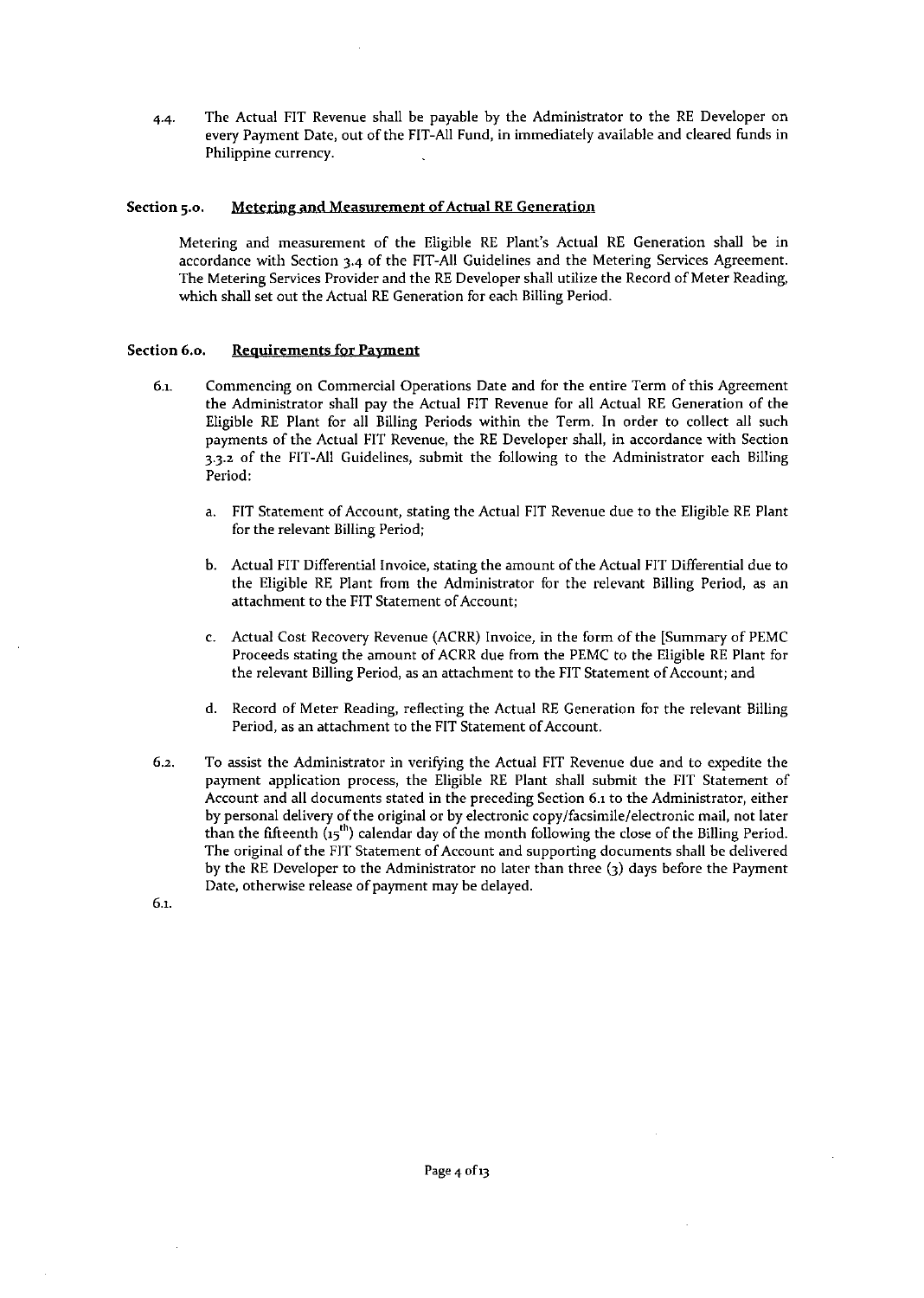All Actual RE Generation from the Commercial Operations Date until the Effective Date shall be metered by the Parties and billed to the Administrator only after the occurrence of the Effective **Date.**

## Section 7.0 Payment by the Administrator

- 7.1. The FIT Statement of Account in the amount of the Actual FIT Revenue shall be due and payable from the FIT-All Fund to the Eligible RE Plant on the fifth  $(5<sup>th</sup>)$  calendar day of the second  $(z^{nd})$  month following the close of the Billing Period for which the FIT Statement of Account is being submitted (the "Payment Date"), provided that the FIT Statement of Account has been received by the Administrator not later than the fifteenth  $(i5<sup>th</sup>)$  calendar day of the month following the close of the Billing Period.
- 7.2. Notwithstanding that the Eligible RE Plant submits the FIT Statement of Account earlier, **the Payment Date shall remain the same.**
- 7.3. The Trustee shall execute payment to the Eligible RE Plant via any method utilized by the Philippine banking system in immediately available and cleared funds no later than n:oo a.m., on Payment Date, from the FIT-All Fund to such account or accounts specified by the Eligible RE Plant in the FIT Statement of Account.
- 7.4 Before the close of the Business Day when the payment was made, the Eligible RE Plant shall issue a receipt to (i) the Administrator acknowledging receipt of actual payment of the Actual FIT Differential and to (ii) the PEMC / Host DU acknowledging actual receipt of the **Actual Cost Recovery Revenue.**
- 7.5. **In the event that the Administrator fails to pay any amount stated in the FIT Statement of** Account by the relevant Payment Date as provided under Section 2.2.2 of the FIT-All Guidelines, the Administrator shall pay to the RE Developer such unpaid amount plus **interest thereon , calculated from the Payment Date to the day such amount is actually** paid. The Administrator shall, no later than the relevant Payment Date for the Actual FIT **Revenue Invoice, notify the RE Developer in writing of the reasons for any insufficient payments thereon.**
- 7.6. The Administrator shall pay the Actual FIT Revenue to the Eligible RE Plant from the FIT-All Fund, but shall at no time be liable to pay any amounts due under this Agreement from its own funds or any other funds provided to it, other than in accordance with the FIT-All Guidelines, for purposes of making payment to RE Developers. Subject to Section 7.5 above, the Administrator shall only be required to pay the Actual FIT Revenue and any **interest thereon at such time as such amounts are made available to it from the FIT-All Fund by the Trustee in accordance with the trust agreement.**
- **Section 8.0. Obligations of the RE Developer. For the entire term of this Agreement, the RE** Developer shall:
	- **8.1. Generate all Actual RE Generation, to be measured at the Metering Point, exclusively from the Eligible RE Plant, as and when available, in accordance with the type of RE resource for** which the RE Developer has been issued its RE [Service/ Operating] Contract and FIT COC, **and deliver the same to the Metering Point;** *provided* **that, nothing in this Agreement shall be construed as the RE Developer guaranteeing to fulfil any nominated capacity or provide any generation quantity to the PEMe / Host DU for any hourly interval or any other period.**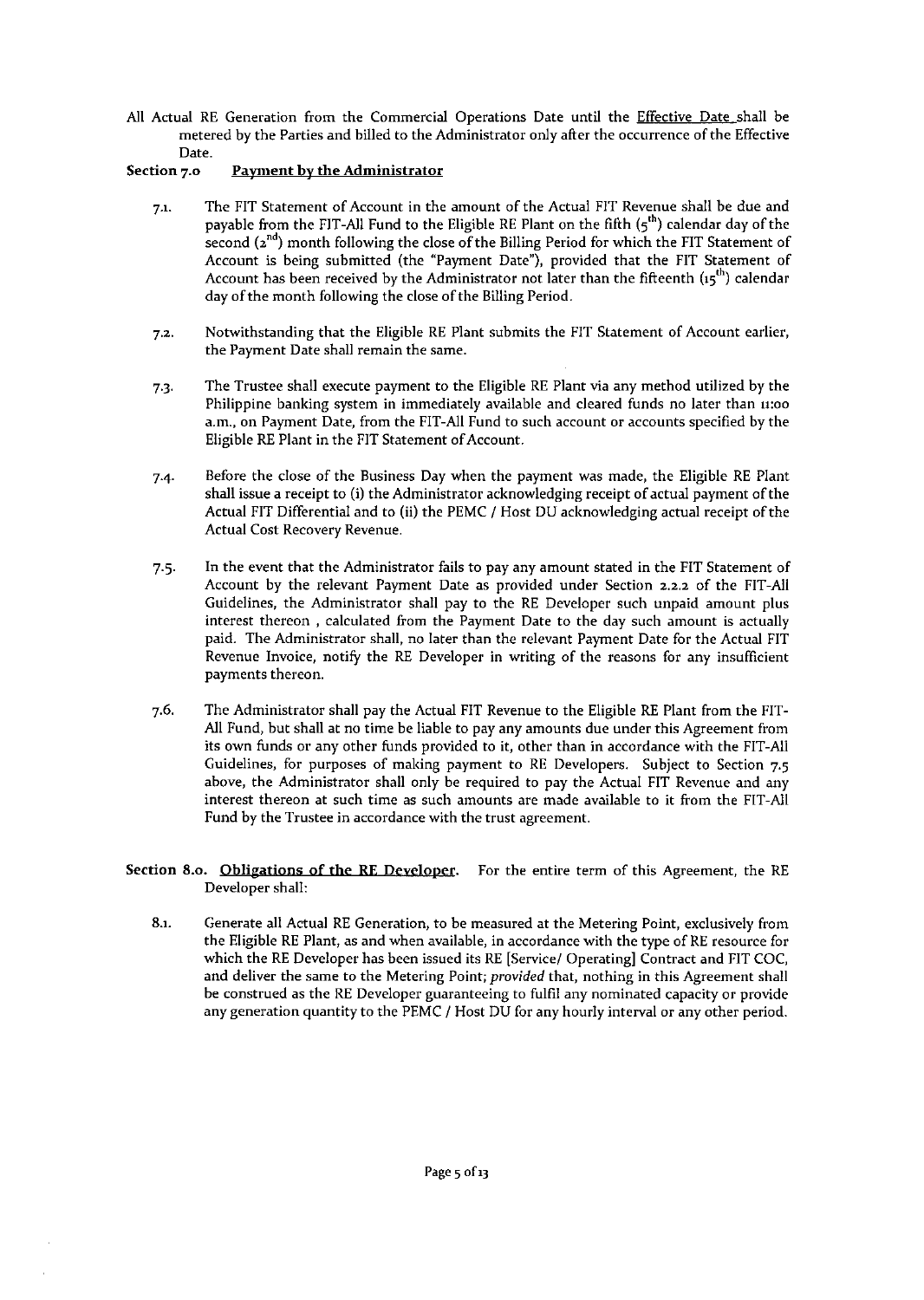- 8.2. Not later than thirty (30) days from execution of this Agreement, and thereafter, not later **than the 30th day of May of each year, submit to the Administrator its forecasted Annual** RE Generation (showing monthly levels) for the succeeding year, in accordance with **Section 1.4-4.1 of the FIT-All Guidelines, and information on any events that it foresees could affect the forecast, provided that, nothing in this Agreement shall be construed as the RE Developer guaranteeing to deliver the forecasted Annual RE Generation or any portion** thereof.
- 8.3. Render a FIT Statement of Account to the Administrator for the payment of the Actual FIT **Revenue, supported by the documents enumerated in Section 6.1 of this Agreement, in** accordance with Section 3.3.2 of the FIT-All Guidelines.
- 8.4. Comply with the terms and conditions of the FIT Certificate of Compliance and perform all **acts necessary to ensure that the same is not terminated, revoked or shall not expire at any time during and throughout the Term** of this **Agreement.**
- **8.s. Upon receipt of the Actual FIT Revenue, issue official receipts corresponding to the** payment of (i) the Actual FIT Differential by the Administrator; and (ii) the ACRR by the PEMC/ Host DU] to the extent of the actual remittance of the ACRR to the FIT-All Fund.
- **8.6. In case of partial remittance of ACRR to the Fund, continue pursuing payment of the same** by the PEMC/ Host DUJ notwithstanding payment in full by the Administrator of the Actual FIT Revenue to the Eligible RE Plant, and provide the Administrator with regular updates on the status of the same. The RE Developer shall instruct the PEMC/ Host DU] to remit any and all recoveries of any delayed payments of ACRR which have already been covered by payments of the Actual FIT Revenue, directly to the Administrator.
- **8.7. In the event that the REDeveloper opts to nominate another bank as the receiving bank for** the Actual FIT Revenue paid by the Administrator, any and all additional fees incurred by the Administrator for the remittance of the same to the RE Developer shall be for the account of the RE Developer.
- 8.8. Pay penalty interest, if any are due, under Section n.2 (ii) and (iii) of this Agreement.
- **Section 9.0 Obligations of the Administrator. For the entire term of this Agreement, the Administrator shall:**
	- 9.1. Validate for completeness the Eligible RE Plant's FIT Statement of Account, and cause the full and timely settlement and discharge of the Actual FIT Revenue due to the Eligible RE Plant from the FIT-All Fund on each Payment Date, in accordance with the FIT-All **Guidelines. Such settlement and discharge of the Actual FIT Revenue shall be without setoff or deduction, except as provided in Section 8.7 of this Agreement.**
	- **9.2. Comply with its obligations under the trust agreement and under the FIT-All Guidelines, including but not limited to, causing the Trustee to make full and timely payment and** settlement of the Actual FIT Revenue due to the RE Developer from the FIT-All Fund on **each Payment Date.**
	- 9.3. Cause the timely and full collection of the FIT-All and Actual Cost Recovery Revenue from the relevant Collection Agents to the extent authorized by the FIT-All Guidelines.
	- **9.4- Allow the inspection of books of account and related transactions pertaining to the FIT-All** Fund, by the ERC, PEMC/ Host DUj, and the RE Developer, during business hours on **Business Days.**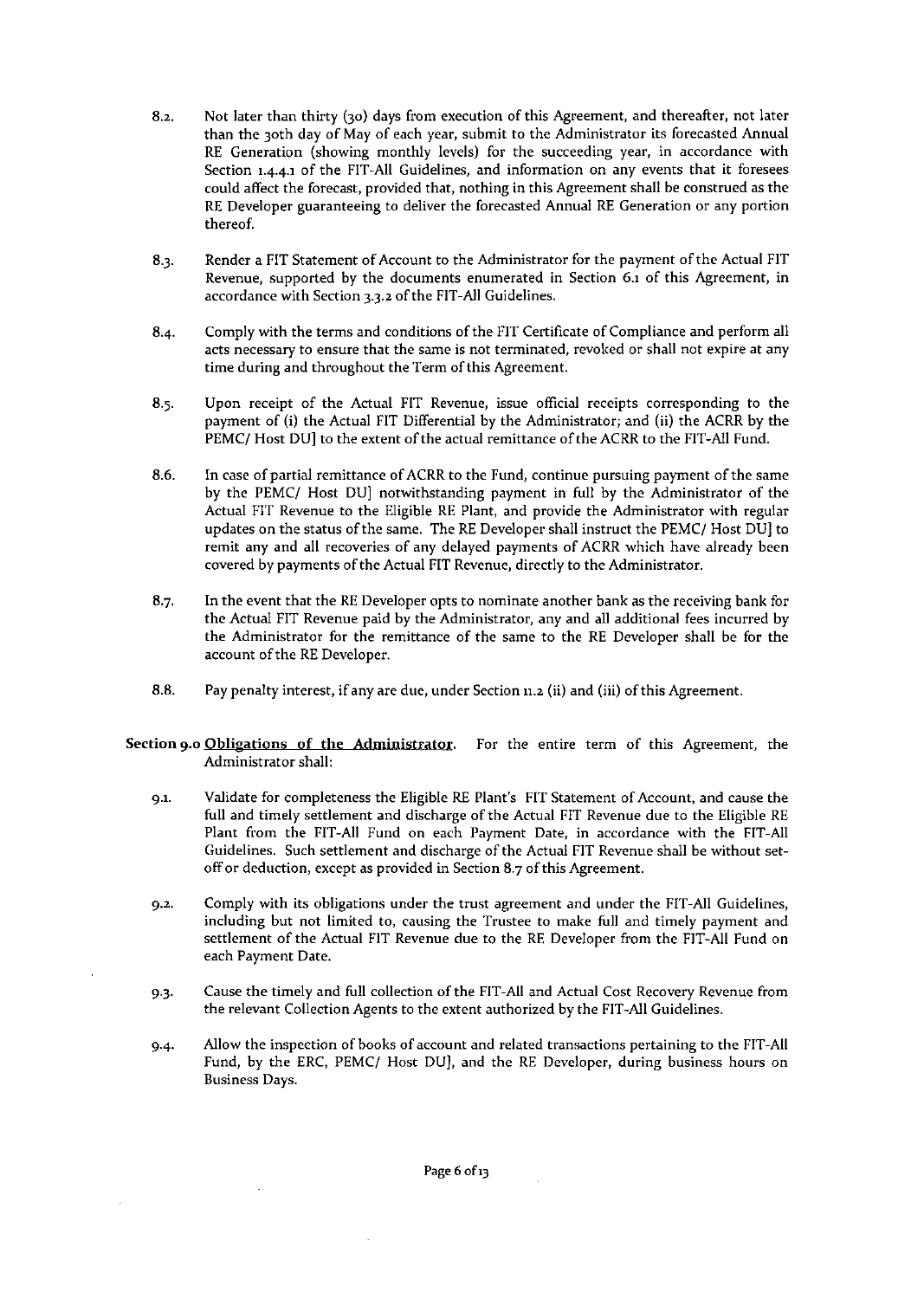9.5. Monitor compliance by the Collection Agents of the billing, collection and remittance of the FIT-All and Actual Cost Recovery Revenue, as may be applicable to the FIT-All Fund. **The Administrator shall report any partial, delayed or non-collection or remittance of the Actual Cost Recovery Revenue, or the FIT-All, or both, to the ERe and recommend and** enforce sanctions therefor as may be authorized by the FIT-All Guidelines.

## **Section 10,0. Representations and Warranties.**

Each Party hereby represents and warrants (solely for itself and not on behalf of the other party) to the **other Parties, as** of the **date ofthis Agreement that:**

- (a) It is an entity duly organized and existing under Philippine Law, with all requisite corporate **power and authority to execute, deliver and perform its obligations under this Agreement.**
- (b) This Agreement has been duly executed and delivered by the individual(s) signing on its **behalf, and such individual has been duly authorized to sign, execute and deliver the same.**
- (c) Its execution, delivery and performance of this Agreement have been duly authorized by all **necessary corporate action on its part or has obtained all material and necessary governmental consents, licenses, approvals and authorizations, and do not, and will not: (i) violate any Law, rule, judgment, order or regulation of any** Governmental Instrumentality **thereof applicable to it, (ii) violate its organizational documents, or (iii) constitute a breach** of any agreement to which it is a party or bound (or by which its property is bound).
- **(d) This Agreement is a legal and binding obligation enforceable against it in accordance with its terms.**
- (e) On the part of the RE Developer alone, its FIT Certificate of Compliance is valid and **subsisting and has not been revoked.**
- **(f) In procuring and maintaining this Agreement and performing its rights and obligations hereunder, neither it nor its employees, agents and representatives have violated Republic Act No. 3019, otherwise known as the Anti-Graft and Corrupt Practices Act, in any material respect.**
- (g) It undertakes to comply in all material respects with all applicable Laws, decrees, orders, **rules, regulations, and resolutions promulgated by relevant and applicable Governmental Instrumentalities and which are necessary to perform its obligations under this Agreement.**

## **Section 11.0. Events of Default! Pre-Termination**

- **11.1. Administrator Default. The failure of the Administrator to comply with any of its payment obligations which are due under this Agreement, and the same is not remedied** within thirty (30) days from receipt of notice of default, shall constitute an event of default by the Administrator under this Agreement (each an "Administrator Default"). The payment in full of all outstanding amounts due together with the applicable late payment **interest under Section 2.2.8 of the FIT-All Guidelines for any delay in payment of the Actual** FIT Revenue shall cure any Administrator Default.
- **11.2. RE Deyeloper Default. Each of the following events shall constitute an event of default** by the RE Developer under this Agreement (each, an "RE Developer Default"):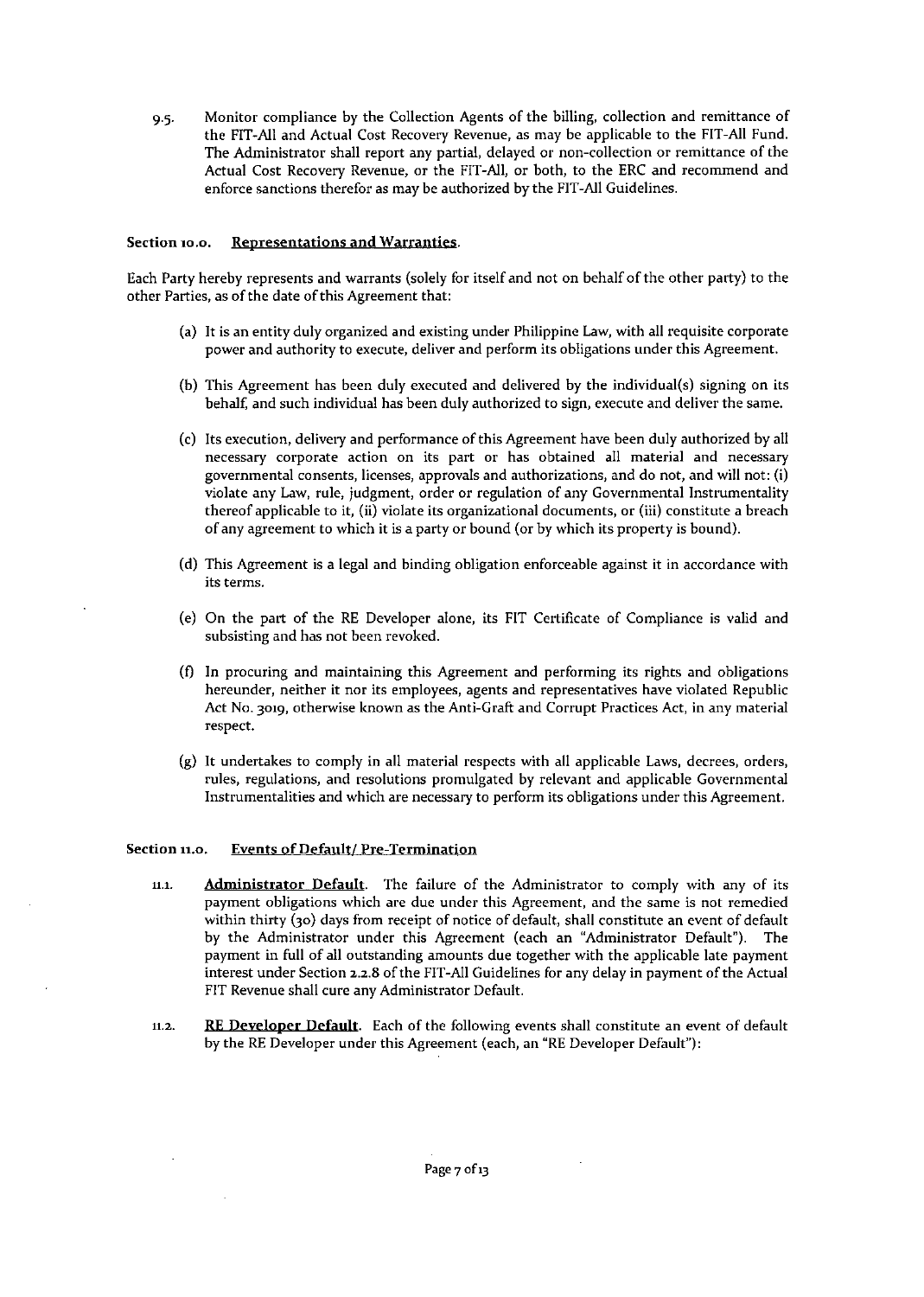- (i) The FIT Certificate of Compliance of the Eligible RE Plant shall have been revoked or **terminated by the ERe, and such revocation or termination has been confirmed by final and non-appealable judgment of a court of competent jurisdiction. There is no** cure period for this RE Developer Default;
- (ii) The Eligible RE Plant claims payment of Actual FIT Revenue for electricity other than **Actual RE Generation, Le., electricity generated from a source other than the RE resource for which it has been issued a FIT cae, and such payment has not been** refunded to the Administrator within thirty (30) days from receipt by the RE Developer of notice of default; and
- (iii) The Eligible RE Plant receives the delayed payments of ACRR from the PEMC, and fails to direct the PEMC to remit such delayed payments directly to the **Administrator as required under Section 8.6, and such ACRR payments have not** thereafter been remitted within thirty (30) days from receipt of notice of default.
- **11.3. Remedies. Upon the occurrence of any of the events that shall constitute an Event of** Default, the Party affected by the breach (the "Non-Defaulting Party") shall send the Party causing the breach (the "Defaulting Party") a notice of default ("Notice of Default"), and upon the lapse of the period to cure the event of default, the Non-Defaulting Party shall have the right to (i) suspend or pre-terminate this Agreement upon thirty (30) days prior written notice to the Defaulting Party and its host DU, if applicable, (ii) apply for redress with the ERC for collection of any unpaid amounts; and (iii) pursue any other remedy **provided under this Agreement, or now or hereafter existing at law or under the FIT Rules** and the FIT-All Guidelines.
- 11.4. If the Defaulting Party is the RE Developer, the Administrator shall, with prior written notice to the RE Developer and its host DU, if applicable, have the right to suspend any payments to the RE Developer from the date of receipt by the RE Developer of the Notice of Default. Ifthe RE Developer Default consists of an event of defanlt under Section n.2 (ii) or (iii), the same may be cured by the payment of the amounts due, with interest at the Late **Payment Interest Rate from the date when such amounts were due until actual payment** date; provided, however, that if the RE Developer Defaults under Section n.2 (ii) or (iii) have occurred at least three (3) separate times; or the principal aggregate amount payable **thereunder exceeds Ten Million Pesos (PhPlO,ooo,ooo.oo), then the Administrator shall be authorized to pre-terminate this Agreement, notwithstanding that such prior RE Developer** Defaults have been cured.
- **11.5. Upon pre-termination of the Agreement due to an Event of Default, the Administrator's obligations shall thereupon cease, and the Administrator shall pay on the date of termination all unpaid and outstanding FIT Statements of Account payable up to and including the date of termination, subject to the payment by the RE Developer of any** amounts which may be due to the FIT-All Fund.
- **11.6. In the event of pre-termination of this Agreement due to an Administrator Default, the RE Developer shall have the right to contract with other parties, including the DU, to sell the Actual RE eneration of the Eligible RE Plant. Notwithstanding such pre-termination, the** Eligible RE Plant and PEMC shall continue to sell and purchase, respectively, the Actual RE **Generation at the applicable cost recovery rate as provided in Secrion 2.2 of the FIT-All** Guidelines, until such time that the RE Developer shall be able to contract for the RE **Generation of the Plant.**
- **11.7. The pre-termination of this Agreement shall be without prejudice to the imposition of** other penalties on the Defaulting Party as may be provided for by Law, the FIT Rules, and the FIT-All Guidelines.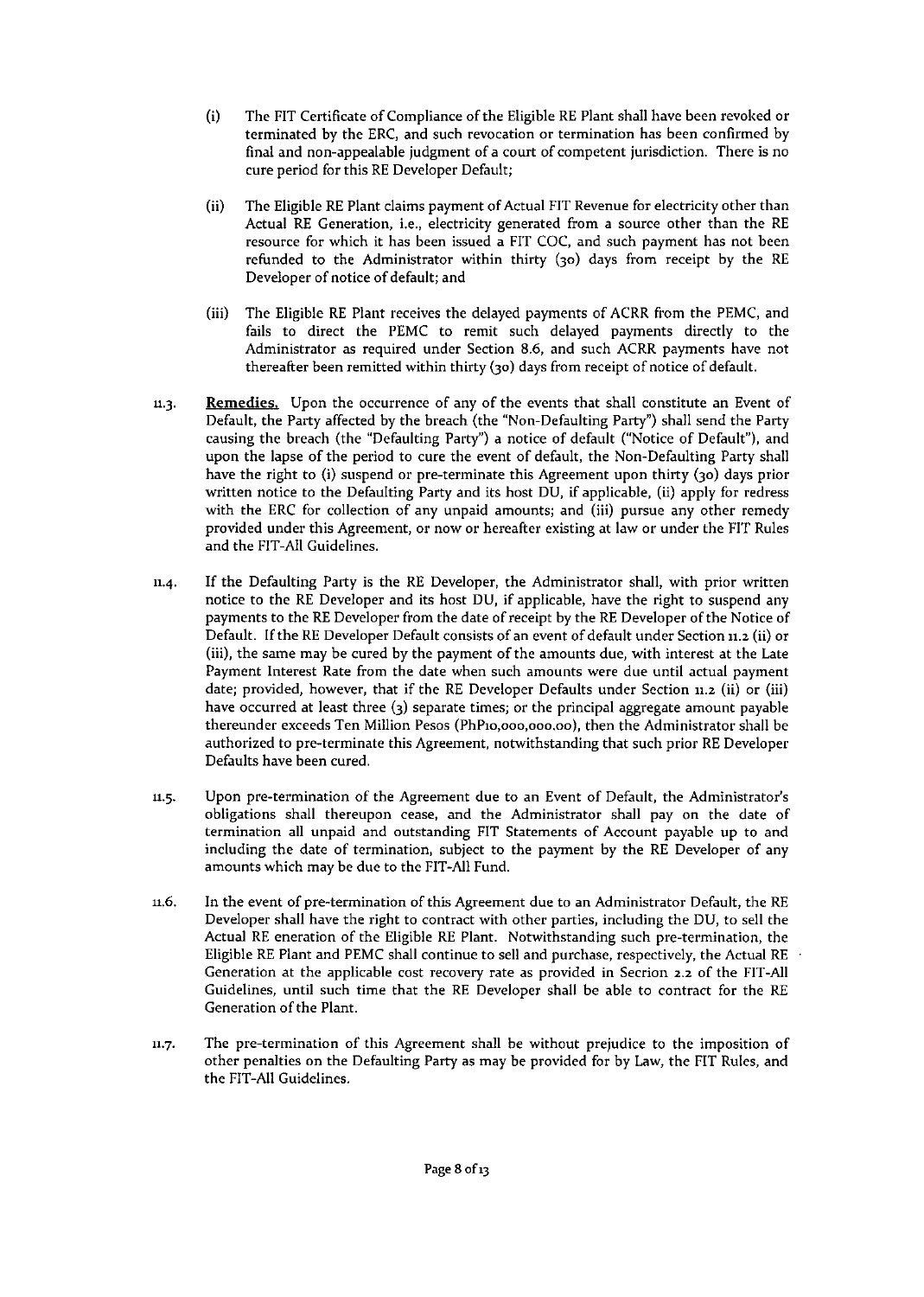## **Section 12.0.** Dispute Resolution

- **12.1. The Parties shall, in the first instance, attempt in good faith to mutually discuss any issue or concern arising out of or in connection with this Agreement. Any such issue or concern** not resolved by such discussion between the Parties (a "Dispute") shall be sought to be **resolved by amicable settlement between their authorized representatives for a period of** thirty (30) calendar days from receipt by a party of a written notice from the other party of a Dispute ("Notice of Dispute"). The notice shall also designate the authorized representative of the party. The period of settlement of a particular dispute may be **extended upon the written agreement of the parties, such total period for amicable** settlement not to exceed ninety  $(qo)$  days, inclusive of the initial thirty  $(qo)$  day period.
- **12.2. If after such period of amicable settlement, the Dispute remains unsettled, then any Party may submit the Dispute exclusively to arbitration before the ERe in accordance with the** Rules of Practice and Procedure. The arbitral decision shall be final and binding on the Parties and shall be the exclusive remedy among the Parties regarding the Dispute, and **shall be enforced by judgment of a court having competent jurisdiction over the same.**
- **12.3. During the pendency of any Dispute or proceeding in arbitration, the Parties shall continue to perform their respective obligations hereunder.**
- 12.4. In the event the arbitral decision involves the return or payment of a sum of money to the Administrator, the Party found liable shall, in addition to the return/payment of such amount, be charged interest at the Late Payment Interest Rate, calculated from the Payment Date to the day such amount is actually paid.
- **12.5. In the event the judgment involves the return or payment of a sum of money, the Party** liable shall, in addition to the return/payment of such amount, be charged interest at the **Late Payment Interest Rate, calculated from the time such amount became due to the day such** a~ount **is actually paid.**
- **12.6. Neither Party shall take any dispute or claim subject to arbitration hereunder to any court except to enforce a final arbitration decision which the losing party refuses to comply with;** *provided,* **however, that either Party may take any legal action for provisional relief to protect its rights and obligations.**

## 13.0. **Validity, Binding Effect and Assignability**

- **13.1. This Agreement and all of the provisions hereof shall be binding upon and inure to the benefit of the Parties and their respective successors and permitted assigns;** *provided,* **however, that neither this Agreement nor any of the rights, interests, or obligations hereunder shall be assigned by any of the Parties hereto without the prior written consent** of the other Parties, which consent shall not be unreasonably withheld or delayed.
- **13.2. Notwithstanding the preceding section, the RE Developer shall be authorized to assign this Agreement or any part thereof for the purpose of financing or re-financing the construction, implementation or operation of the Plant, with prior written notice to, and** without need of consent from, the Administrator. The RE Developer shall provide the **Administrator with a certified true copy of the instrument evidencing such assignment, for the guidance** of the **Administrator.**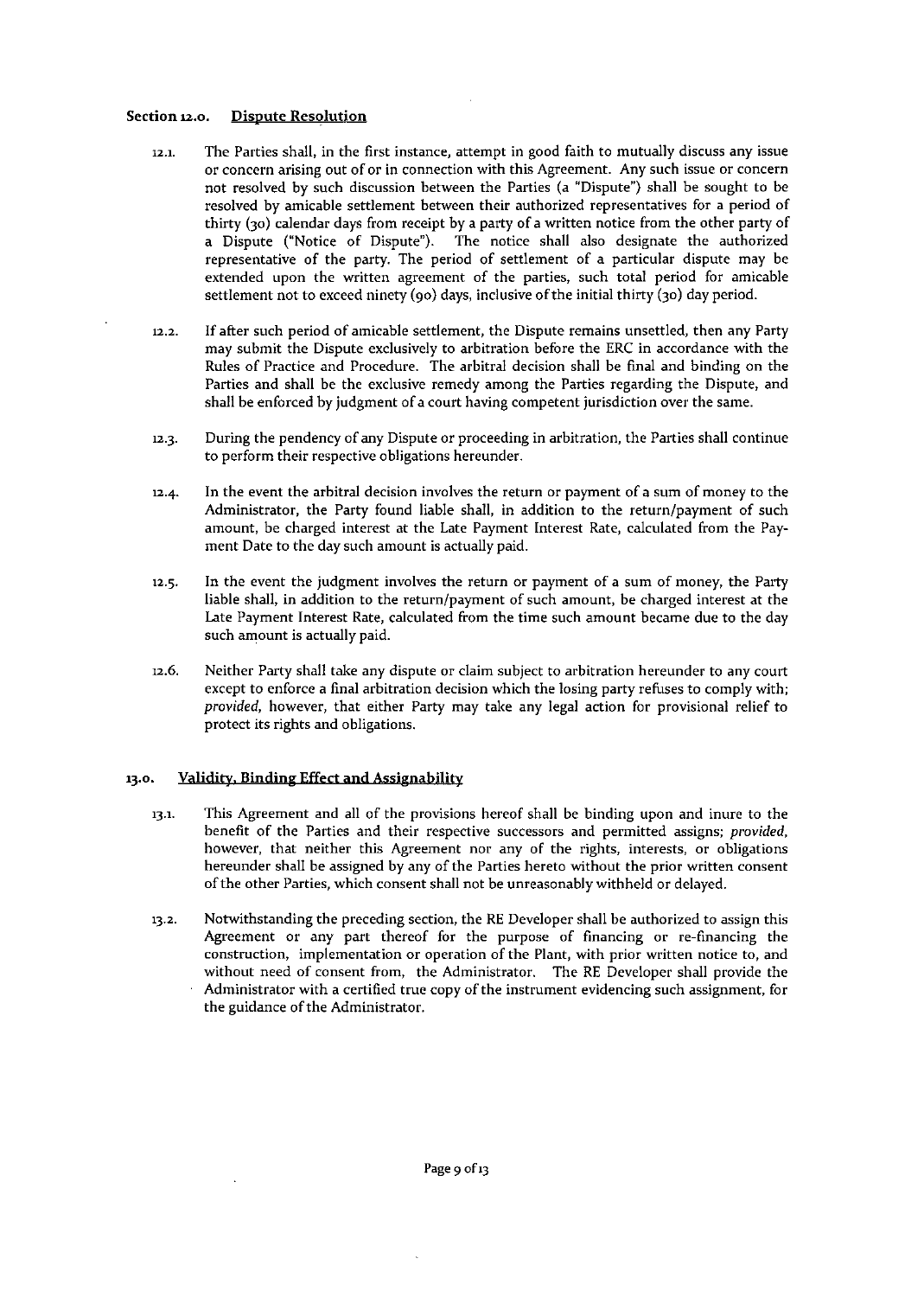13.3. The rights and obligations of the Parties shall be governed by its terms and conditions, the **relevant provisions of the FIT Rules and FIT-All Guidelines, and other related issuances, orders, rules and regulations as promulgated by the relevant Governmental Instrumentality, as well as all amendments and revisions thereof, as if originally written herein;** *provided,* **however, that such amendments and revisions shall not impair any rights which have vested under this Agreement prior to such amendments and revisions.**

# **14.0 General Provisions**

- *14.1. Entire Agreement.* Save to the extent of the application of the FIT Rules, the FIT-All Guidelines, other applicable Laws (including any decision of the ERC), this Agreement **supersedes all previous agreements, understanding, practices and negotiations of the Parties and embodies the entire understanding among the Parties in respect of its subject matter.**
- **14.2. No** *Waiver.* Except for Section 6.3, none of the provisions of the Agreement shall be **considered waived by either Party except when such waiver is given in writing and signed by its duly authorized representative. The failure of either Party to insist, in anyone or more instances, upon strict performance of any of the provisions of this Agreement or to take advantage of any of its rights hereunder shall not be construed as a waiver of any such provisions or the relinquishment of any such rights for the future, but the same shall continue and remain in full force and effect.**
- *14.3. Amendment.* No amendment of this Agreement shall be binding upon the Parties unless **executed in writing, in a document expressly providing for the effectivity of such amendment, and duly signed by the authorized representatives of the Parties.**
- *14.4. Notices.* **All communications and notices provided for hereunder shall be in writing and** shall be delivered addressed as follows:

| To the Administrator: | THE NATIONAL TRANSMISSION CORPORATION<br>$\blacksquare$ |
|-----------------------|---------------------------------------------------------|
| Attention:            | (Name)<br>(Position)                                    |
| To the RE Developer:  | <b>COMPANY NAME</b><br>(Address)                        |
| Attention:            | (Name)<br>(Position)                                    |

**Any Party may change its address for purposes hereof by serving written notice to the other Parties.**

*14.5. Severability.* **In case one or more of the provisions contained in this Agreement shall be declared invalid, illegal or unenforceable in any respect by competent authority, the validity, legality and enforceability of the remaining provisions contained herein shall not in any way be affected or impaired thereby. Furthermore, upon the request of any Party, the Parties shall add, in lieu of such invalid, illegal or unenforceable provision(s), such provision(s) as similar in terms as may be possible and valid, legal and enforceable, to achieve as close a possible what the Parties intended.**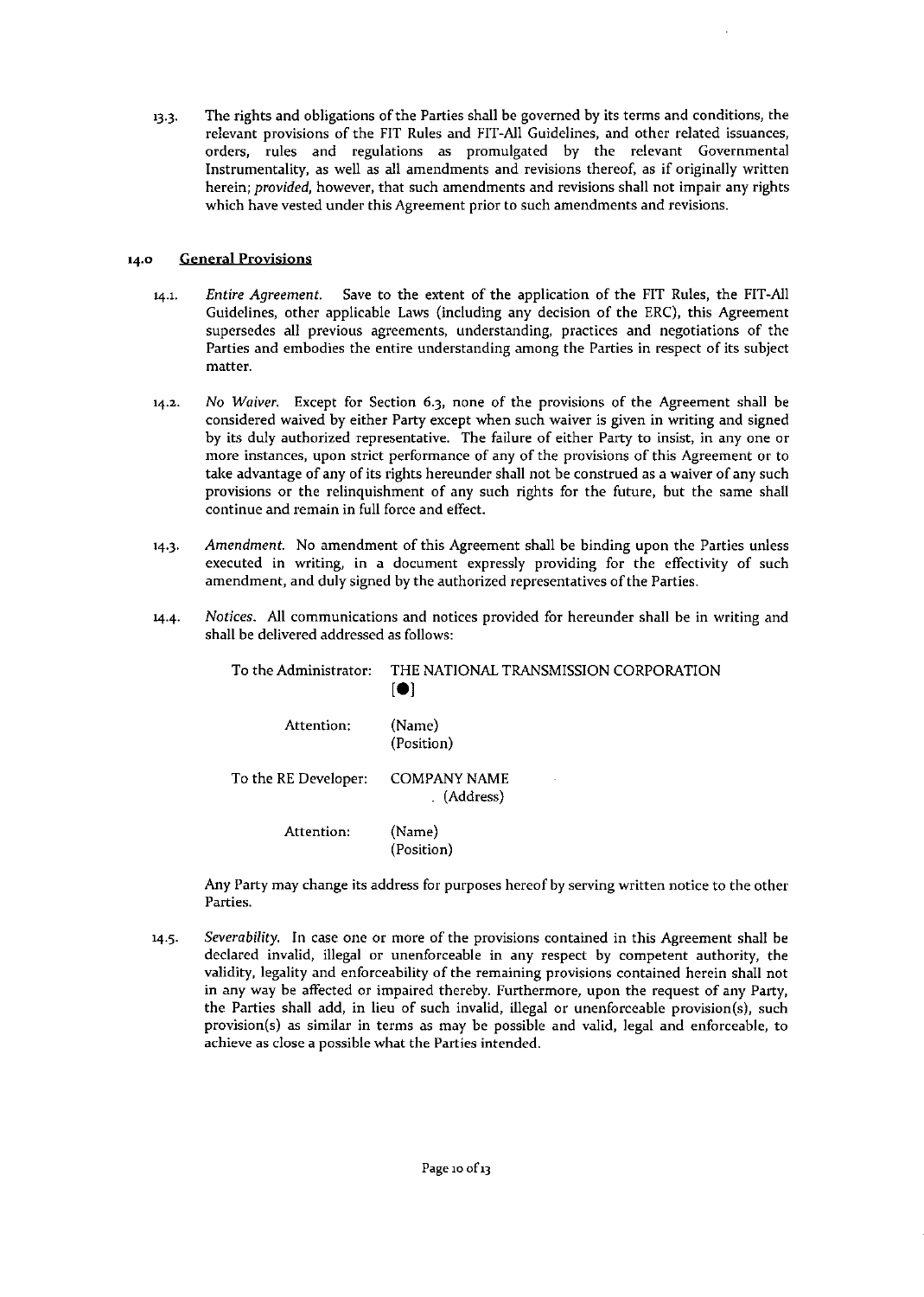- 14.6. No *Partnership* or *Joint Venture.* Nothing in this Agreement shall be construed to create an association, trust, partnership, joint venture, agency, or impose a trust or partnership duty, obligation, or liability on or with regard to either Party, or to create any duty, standard of care, or liability to any person or entity not a Party hereto.
- *14.7. Change* in *Law.* The Parties shall perform their obligations under this Agreement in accordance with all applicable Laws. In case of any amendment, modification or change in such Law, the Parties shall continue to perform their respective obligations under this Agreement unless made expressly unlawful or impossible by such amendment, modification or change.
- *14.8. Further Acts and Assurances.* Each Party agrees, in good faith, to execute and deliver all such instruments and documents, and to do and perform all such acts and things, as the other may reasonably require to consummate, evidence or confirm the agreements contained herein in the manner contemplated by this Agreement.
- *14.9. Governing Law.* This Agreement shall be governed by and construed in accordance with the Laws of the Republic of the Philippines.

IN WITNESS WHEREOF, the Parties have caused their respective authorized representatives to execute this Agreement on the date and place first above written.

| NATIONAL TRANSMISSION CORPORATION | (Company Name) |
|-----------------------------------|----------------|
| Administrator                     | RE Developer   |
| By:                               | Bv:            |

(NAME) *(Position)* (NAME) *(Position)*

Witnessed by:

(NAME) *(Position)* (NAME) *(Position)*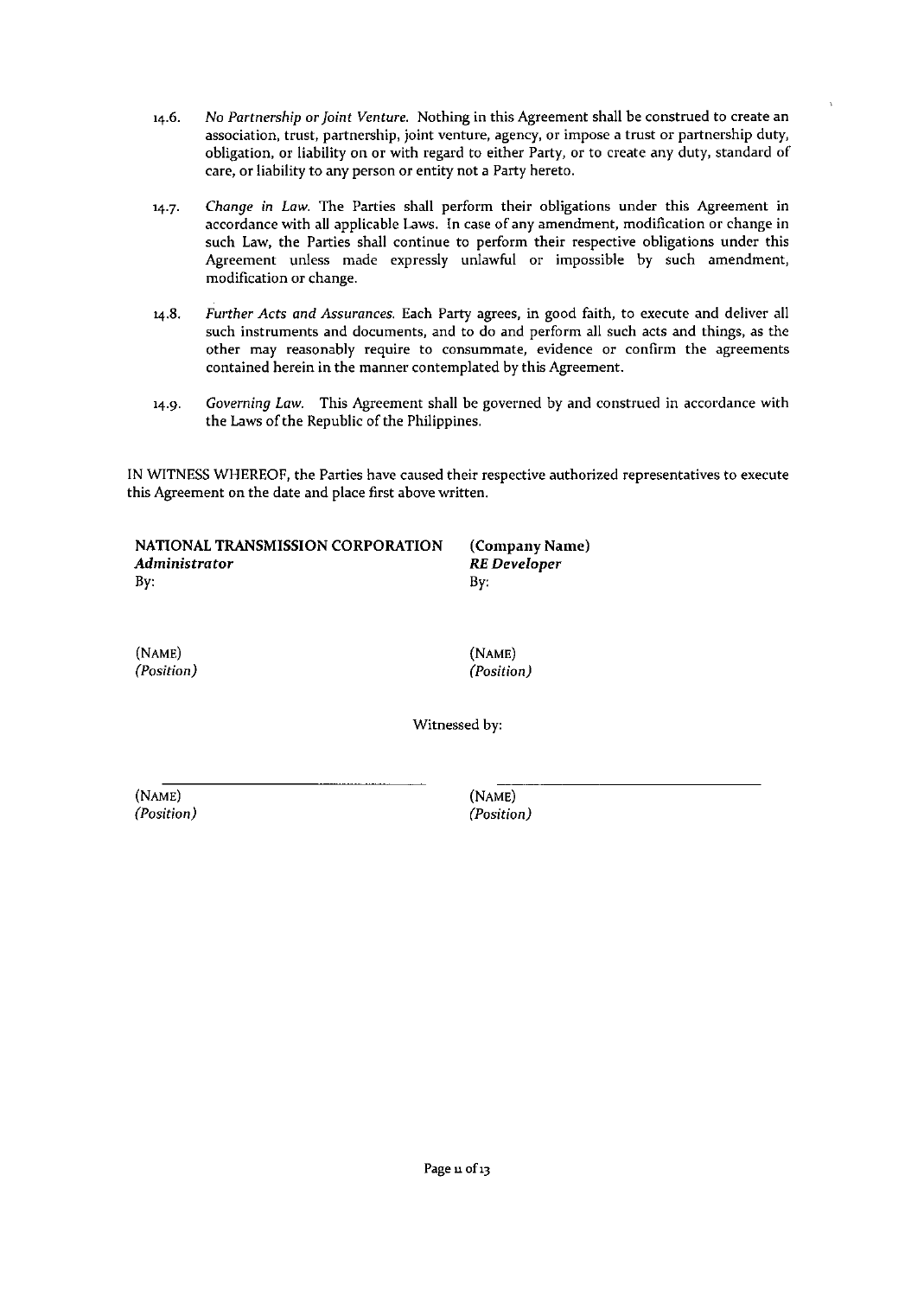## Definition *o/Terms* Schedule A

#### I. TERMS DEFINED UNDER THE FIT-ALL GUIDELINES

Actual RE Generation Actual Cost Recovery Revenue (ACRR) Actual Cost Recovery Revenue Invoice (ACRR **Invoice)** Actual FIT Differential Invoice Actual FIT Revenue **Administrator (TransCo)** Billing Period **Business Day** Commercial Operations Date (COD) Collection Agents Distribution Utiliry (DU) Energy Regulatory Commission (ERC) FIT-All FIT-All Fund FIT-All Guidelines

FIT Certificate of Compliance (FIT COC) FIT Rules FIT Statement of Account FIT System **Late Payment Interest Rate Metering Point Metering Services Provider NGCP** PEMC RE Law Record of Meter Reading **Revenue Meter**

**Trustee** WESM

II. TERMSDEFINEDUNDERTHISAGREEMENT

**"Administrator Default" has the meaning ascribed thereto in Section 11.1 of this Agreement.**

**"Agreement" means this Renewable Energy Payment Agreement, including all annexes, supplements .. amendments, and schedules hereto.**

**"Annual REGeneration" has the meaning ascribed thereto in Section 8.2 of this Agreement.**

- **"Certificate of Registration" means the Certificate issued by the DOE pursuant to Section 26 of the RE Law and its Implementing Rules and Regulations, evidencing registration as an RE Developer** under the RE Law.
- "Connection Agreement" means the agreement dated between the [NGCP/ Host DU) and the Eligible RE Plant for the connection of the latter to the [Grid/ Distribution System] of the Host DU.

**"Defaulting Party"shall have the meaning ascribed thereto in Section 11,3 ofthis Agreement.**

**"Dispute" shall have the meaning ascribed thereto in Section 12.1 of this Agreement.**

**"Effective Date" has the meaning ascribed thereto in Section 3.1of this Agreement.**

- "Eligible RE Plant" as used in this Agreement, means the [ename of project] power plant of the RE **Developer, located in \_\_ which utilizes [e] energy, and with an installed capacity of [e] MW, and as defined in the Guidelines.**
- "FIT Rate" means the prevailing feed-in tariff of [eRate in Words (Pe)) Php / kWh approved by the ERC for **[e]** renewable energy used by the Eligible RE Plant, as the same may be adjusted by the ERC **from time to time for inflation and foreign exchange, applicable to and payable to the Eligible** RE Plant for every kilowatt-hour of Actual RE Generation delivered by the Eligible RE Plant and **measured at the Metering Point.**
- "host DU" as used in this Agreement, means the Distribution Utility to which the Eligible RE Plant is **physically connected for its deliveries of Actual RE Generation, and shall not refer to the Host** DU as defined in the FIT-All Guidelines.